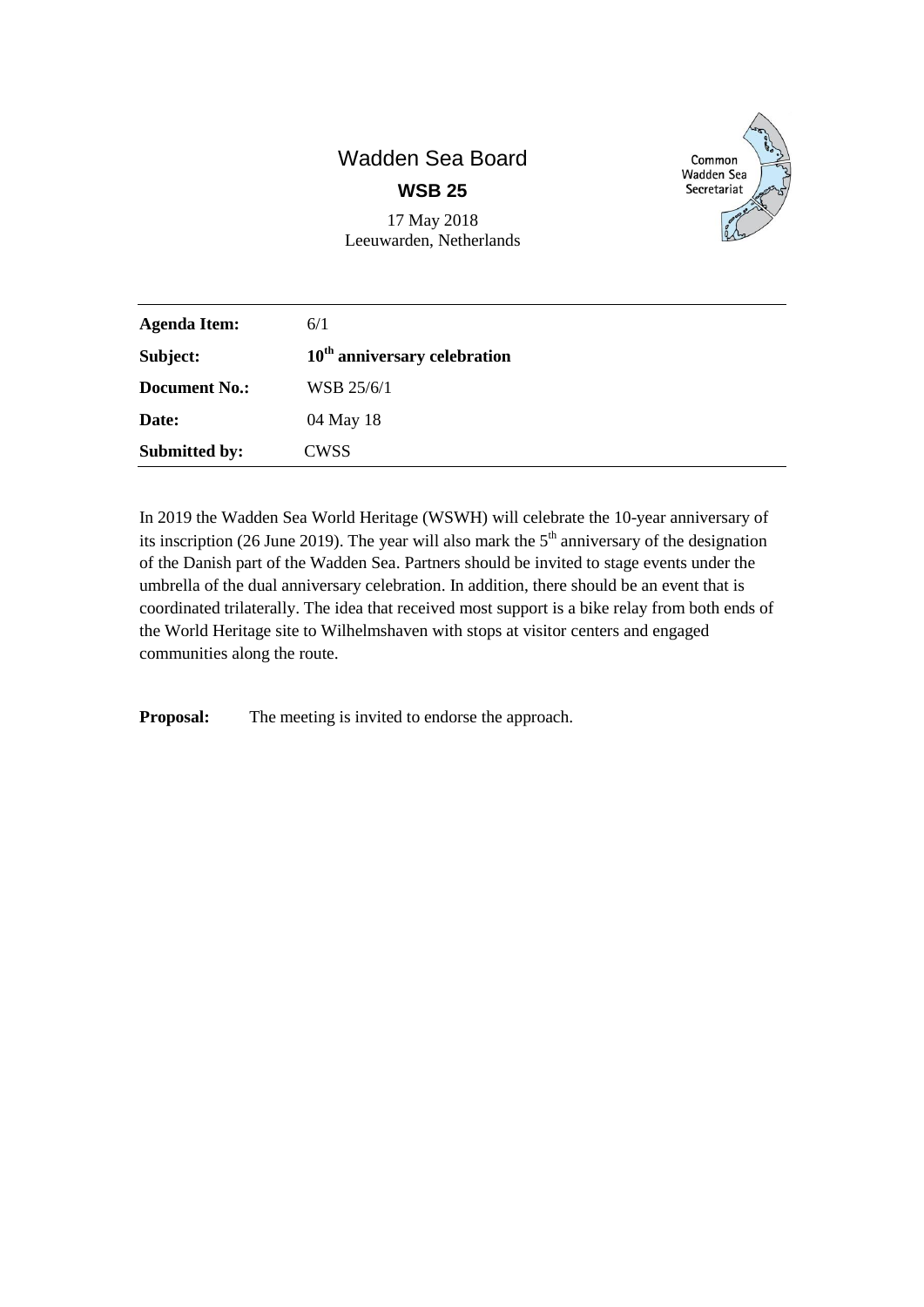## Bike relay accompanied by WSWH bus

## **10 years Wadden Sea World Heritage – Highlight event**

Coordinated by CWSS (last updated 02.05.2018)

In 2019 the Wadden Sea World Heritage (WSWH) will celebrate the 10-year anniversary of its inscription (26 June 2019). The year will also mark the  $5<sup>th</sup>$  anniversary of the designation of the Danish part of the Wadden Sea. The German Wadden Sea National Parks are planning to designate 2019 as their first shared theme year, using the motto "10 years of Wadden Sea World Heritage". In the framework of the INTERREG V A project Wadden Agenda a crossborder event series is planned that year to celebrate the WSWH birthday in June across the Dutch Wadden Sea provinces and Lower Saxony. Birthday events are also scheduled in other parts of the WSWH specifically for June. CWSS further invites all partners to include the anniversary theme in their events (e.g. Migratory Birds Day) and to provide CWSS with information to promote these events on a common anniversary events webpage (attached to the WSWH website).

Furthermore, one big event covering all parts of the WSWH and generating public awareness for the site and its anniversary should be planned for the birthday month June. The event will be organised in collaboration with all TWSC partners as well as local tourism boards etc. and coordinated by CWSS. The current idea has been discussed with the focal points in each country, as well as the National Park communication officers and the Task Group World Heritage. Local partners have been and are being informed and encouraged to give feedback. They have shown a generally positive attitude.

| Description | Two groups of cyclists travel from both ends of the WSWH to Wilhelmshaven, where<br>their arrival is marked by a small festival celebrating the 10-year anniversary;                                                                                                                                                                                                                                                                                                                                         |
|-------------|--------------------------------------------------------------------------------------------------------------------------------------------------------------------------------------------------------------------------------------------------------------------------------------------------------------------------------------------------------------------------------------------------------------------------------------------------------------------------------------------------------------|
|             | The two groups make several stops along the way, can exchange their members (so that<br>no cyclist has to travel the entire distance) and are open for everyone to join for parts of<br>the way;                                                                                                                                                                                                                                                                                                             |
|             | The stops should be at Wadden Sea visitor centers, national park houses and other local<br>partners, where on the day of arrival those respective partners should organise some<br>event for locals, such as a Wadden Sea market, games, open house etc.;                                                                                                                                                                                                                                                    |
|             | The cyclists are accompanied by service vehicles. One of them could be the "Vogelkiek"<br>bus branded in campaign design. The vehicles could carry supplies as well as an<br>exhibition to carry to the different stops;                                                                                                                                                                                                                                                                                     |
|             | At the stops they collect representative gifts from the local tourism boards and presented<br>by the mayors, thus creating PR events along the way. The gifts have to be transported<br>separately in the service vehicles and will be exhibited at the final destination. Towns<br>and municipalities that cannot be on the route are asked to meet the cyclists or send over<br>their gifts (e.g. not all islands can be included, but their representatives could meet the<br>group at designated ports); |
|             | Alternatively, a symbolic baton could be carried by cyclists, e.g. a "Birthday-Flag" of                                                                                                                                                                                                                                                                                                                                                                                                                      |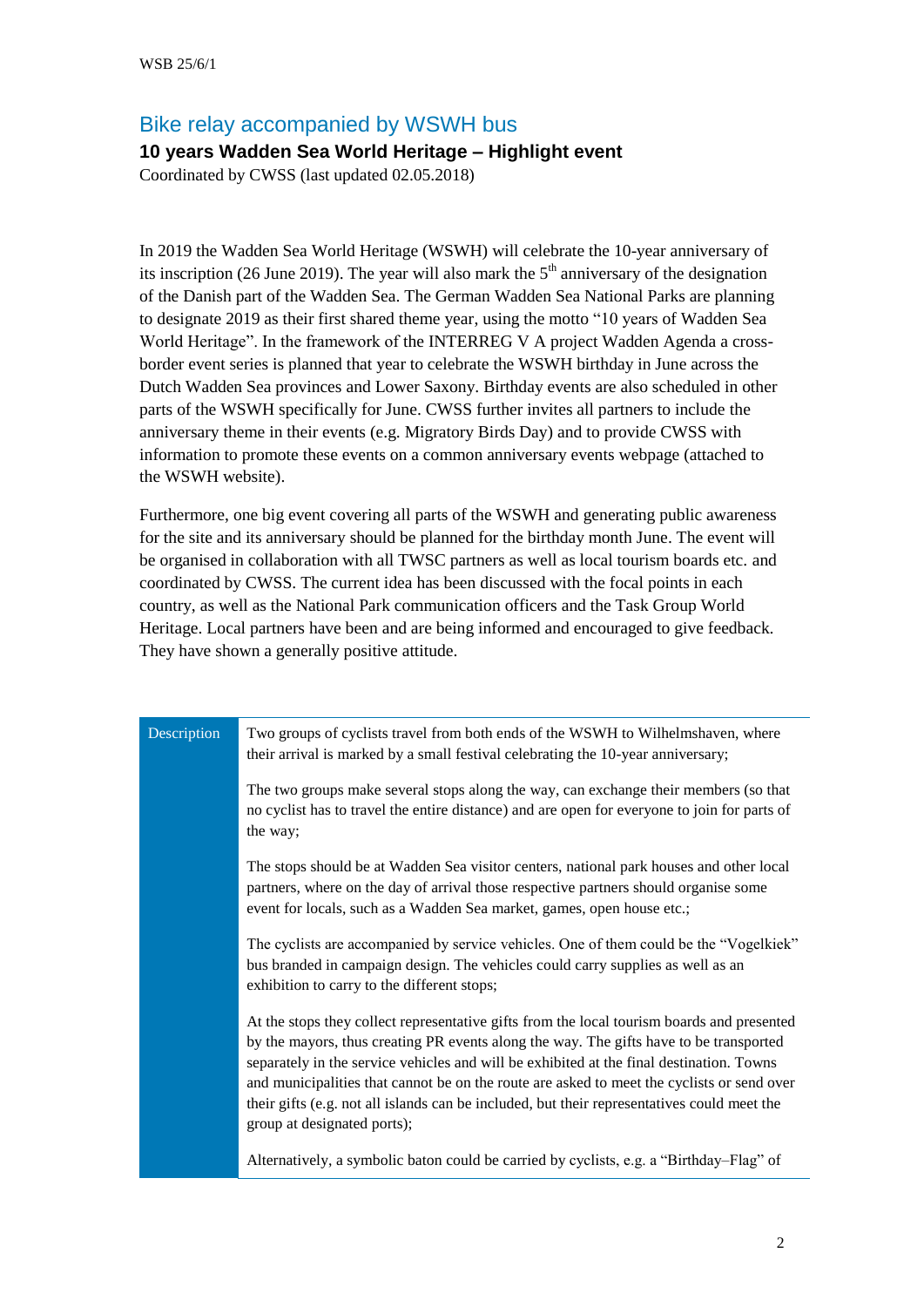|                         | the WSWH. This could be supplemented with signatures or patches from the regions /<br>municipalities / islands;                                                                                                                                                                                                                                                                                                                                                                                                                                                |
|-------------------------|----------------------------------------------------------------------------------------------------------------------------------------------------------------------------------------------------------------------------------------------------------------------------------------------------------------------------------------------------------------------------------------------------------------------------------------------------------------------------------------------------------------------------------------------------------------|
|                         | People interested in joining the cyclists for some part of the way could be residents and<br>visitors alike. Biking tour operators should be approached about creating special bike<br>tours that include such a leg of the journey (e.g. a guided bike tour along some of the<br>routes designed by Wadden Agenda and NAKUWA that meets up with the group for<br>some part of the trip). This could generate a larger group, while giving the local tour<br>operators a chance to generate income through the tour and promote the anniversary<br>activities; |
|                         | Another idea is to include groups of school children, junior rangers, NGO youth groups<br>in cooperation with IWSS and create side events with them;                                                                                                                                                                                                                                                                                                                                                                                                           |
|                         | In Wilhelmshaven, the cycling groups will arrive together on festival grounds, where the<br>birthday is officially celebrated and information is given on the WSWH through different<br>activities and organised by different partners: CWSS, national parks, provinces, visitor<br>centers, NGOs, etc.                                                                                                                                                                                                                                                        |
| Participants            | Volunteers from biker associations, National Park volunteers, Wadden Sea partners, etc.                                                                                                                                                                                                                                                                                                                                                                                                                                                                        |
|                         | Celebrities from the regions should be approached to participate in some part (e.g. local<br>event, part of the tour)                                                                                                                                                                                                                                                                                                                                                                                                                                          |
| <b>Target</b><br>groups | Residents, visitors, local SMEs;                                                                                                                                                                                                                                                                                                                                                                                                                                                                                                                               |
|                         |                                                                                                                                                                                                                                                                                                                                                                                                                                                                                                                                                                |
|                         | Basically everyone who is interested should be able to join;                                                                                                                                                                                                                                                                                                                                                                                                                                                                                                   |
|                         | Media channels: Local and national press, trilateral and local social media channels,<br>invite outdoor travel bloggers/journalists/influencers to join tour.                                                                                                                                                                                                                                                                                                                                                                                                  |
| Route                   | 2 groups: Den Helder - Wilhelmshaven and Fanø - Wilhelmshaven                                                                                                                                                                                                                                                                                                                                                                                                                                                                                                  |
|                         | The routes should include at least some of the islands. For example, northbound the<br>group could start on Fanø, cycle via the Danish mainland to Rømø and take the ferry to<br>Sylt and so on.                                                                                                                                                                                                                                                                                                                                                               |
| Time frame              | 2 weeks (1-16.6.19 or 8-23.6.19);                                                                                                                                                                                                                                                                                                                                                                                                                                                                                                                              |
|                         | Start could be at the Dutch WH weekend (first weekend of June). End could be the third<br>or fourth weekend (the $26th$ is a Wednesday and therefore not a good option for a public<br>event).                                                                                                                                                                                                                                                                                                                                                                 |
|                         | NB! Wilhelmshaven is celebrating 150 years on the last June weekend. Our event must<br>not collide with that date, but could be sold as a warm-up to the city.                                                                                                                                                                                                                                                                                                                                                                                                 |